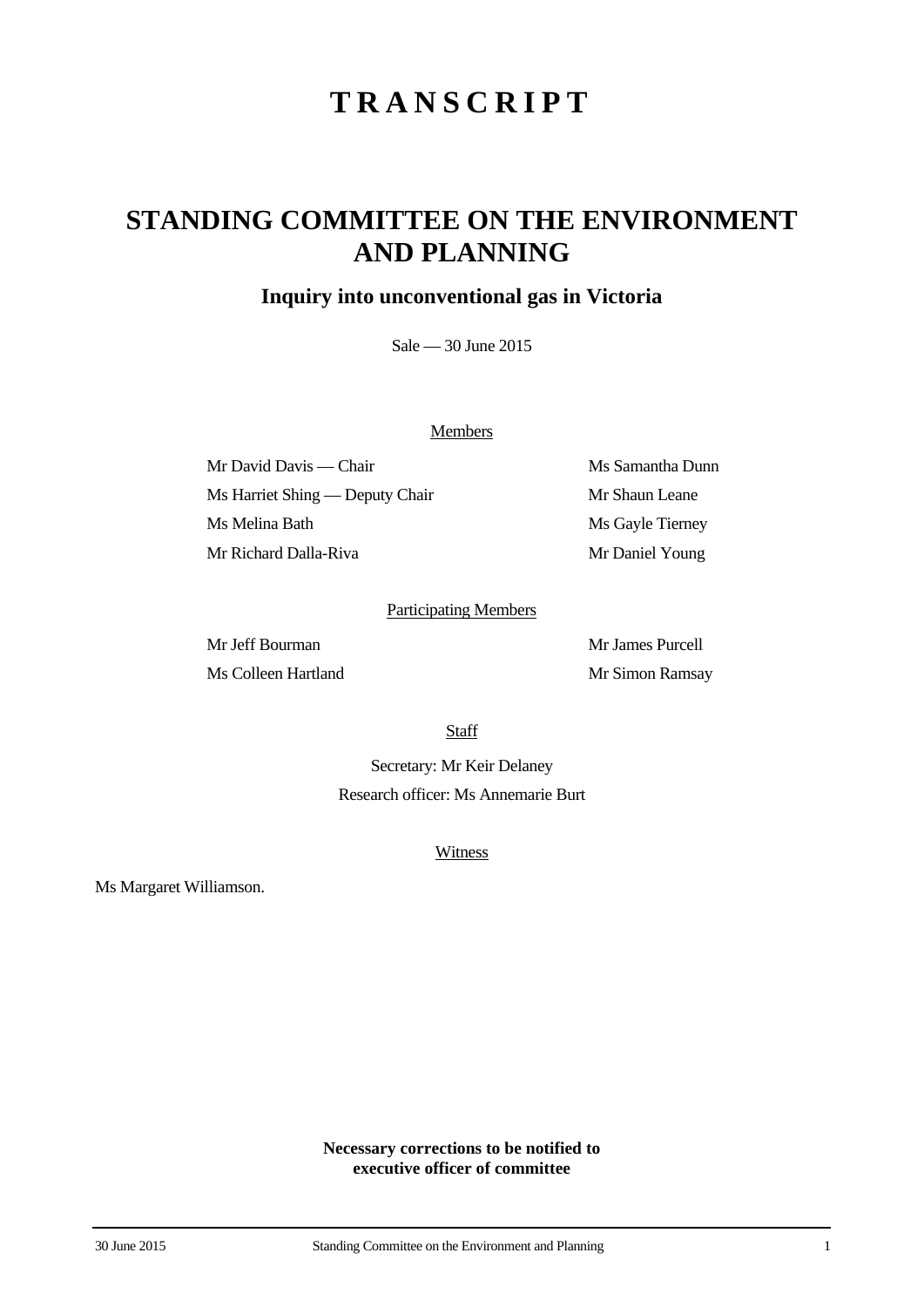#### **Ms WILLIAMSON** — My name is Margaret Williamson. My address is

. I represent the Coal Seam Gas Free Kongwak community, which is 605 people who signed that they were against coal seam gas in our area. That is 605 people out of 610 people we surveyed in our town and our surrounding areas. We are dairy farmers, meat farmers, wine growers, poultry farmers or cattle agistors. There are representatives from nearly all of that.

Our concerns are, and I will go through these really quickly: the impact on surface water and groundwater; methane into the atmosphere; impact on agriculture and horticulture; food security; tourism; the volume of heavy trucks on our inadequate roads; the value of our land; but, most importantly, our children's future. Many of our neighbours are fourth generation farmers. They deserve to be able to pass their farms on to their children. We are informed, and informed well, by reporting from Queensland, the northern rivers of New South Wales, the US, the UK and from independent scientists and economists, and we would rather the state's resources be put into alternative sustainable forms of energy. Thank you.

**The CHAIR** — Thank you, well done.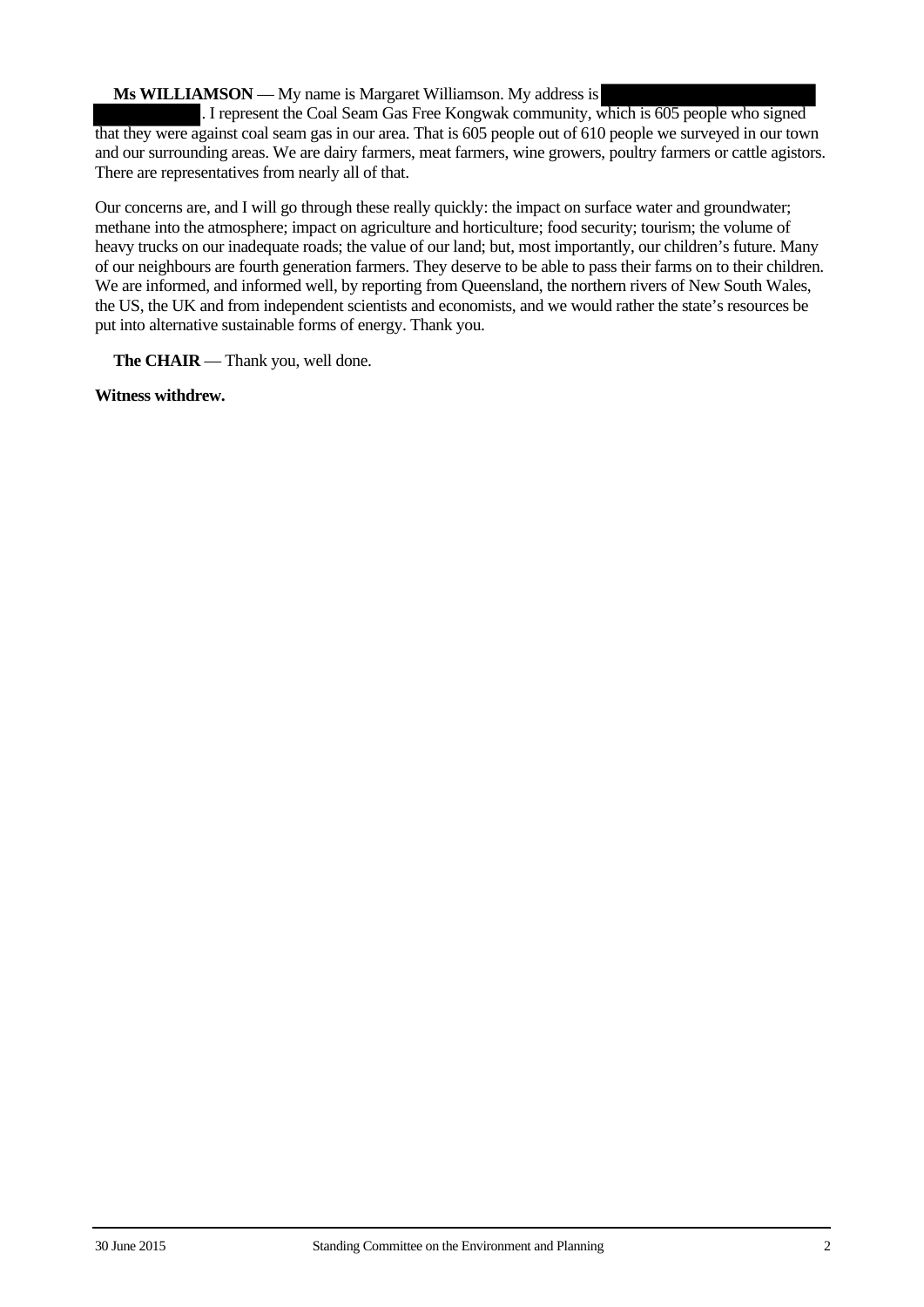## **STANDING COMMITTEE ON THE ENVIRONMENT AND PLANNING**

### **Inquiry into unconventional gas in Victoria**

Sale — 30 June 2015

#### **Members**

Mr David Davis — Chair Ms Samantha Dunn Ms Harriet Shing — Deputy Chair Mr Shaun Leane Ms Melina Bath Ms Gayle Tierney Mr Richard Dalla-Riva Mr Daniel Young

#### Participating Members

Ms Colleen Hartland Mr Simon Ramsay

Mr Jeff Bourman Mr James Purcell

**Staff** 

Secretary: Mr Keir Delaney Research officer: Ms Annemarie Burt

**Witness** 

Mr Rodger Davis.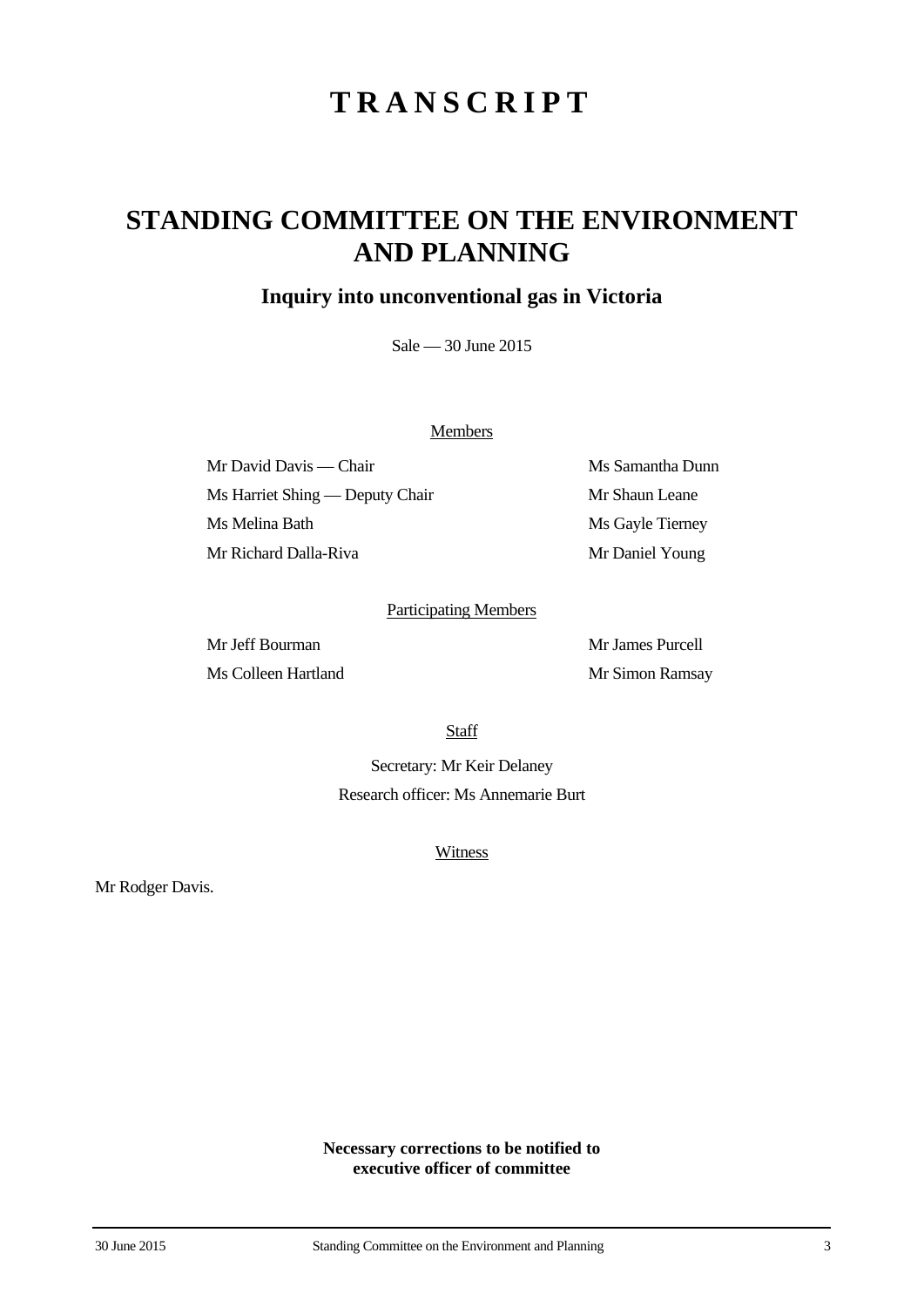**Mr R. DAVIS** — I am Rodger Davis, ... I am a farmer. The first part that I would like to raise is when coal seam gas first started I rang the MLA — Meat and Livestock Australia. The answer I got was, 'Don't know'. Then I sent emails. I never got a reply. So I came to two conclusions: one, they did not know; two, they were muzzled by the government. The second part is what came up last Wednesday: pollution in the ground, Fiskville. Properties adjoining the CFA training complex are now quarantined, their animals are poisoned, what do we do with them?

Gas, as far as I was led to believe, is not for Victoria; it is for overseas. How long will it last? And when it is depleted, what will be left? Contaminated land, water and all our foods. Then what will we do? We will have to import from China. I will give an example: Patties Foods. In terms of the waterways, I have a river at the bottom of our place, and we have platypuses in it. It is going to be great when they all die, fish die, crayfish die.

My suggestion to the coal seam gas people is, first off, start exploring Treasury Gardens, the Shrine of Remembrance, the Botanic Gardens, the MCG and Toorak, and see how the people of Melbourne will carry on like we are carrying on. We do not want it, and I am bloody sure they will not want it.

As it was mentioned, asbestos. We used it for years and years and years; now it is totally banned. Thalidomide — they did not know anything about that, and look what happened to that. With the member, I forget her name, who asked the question to the shire councillors what affiliation did they have with businesses?

**Ms HARTLAND** — Colleen.

**Mr DAVIS** — I am going to ask the opposite: do the government members have any affiliation with coal seam gas? You would not want to ask Peter Reith, because he would say yes. Was that a fair question?

**The CHAIR** — They are all fair questions.

**Ms SHING** — It is rhetorical I think at this stage in your contribution.

**Mr DAVIS** — Finally, on *Four Corners* last night we saw we have politicians good and bad. By hell they raised it last night! Finally, my terminology for coal seam gas is short-term gain, long-term pain.

**The CHAIR** — Thank you, Sir.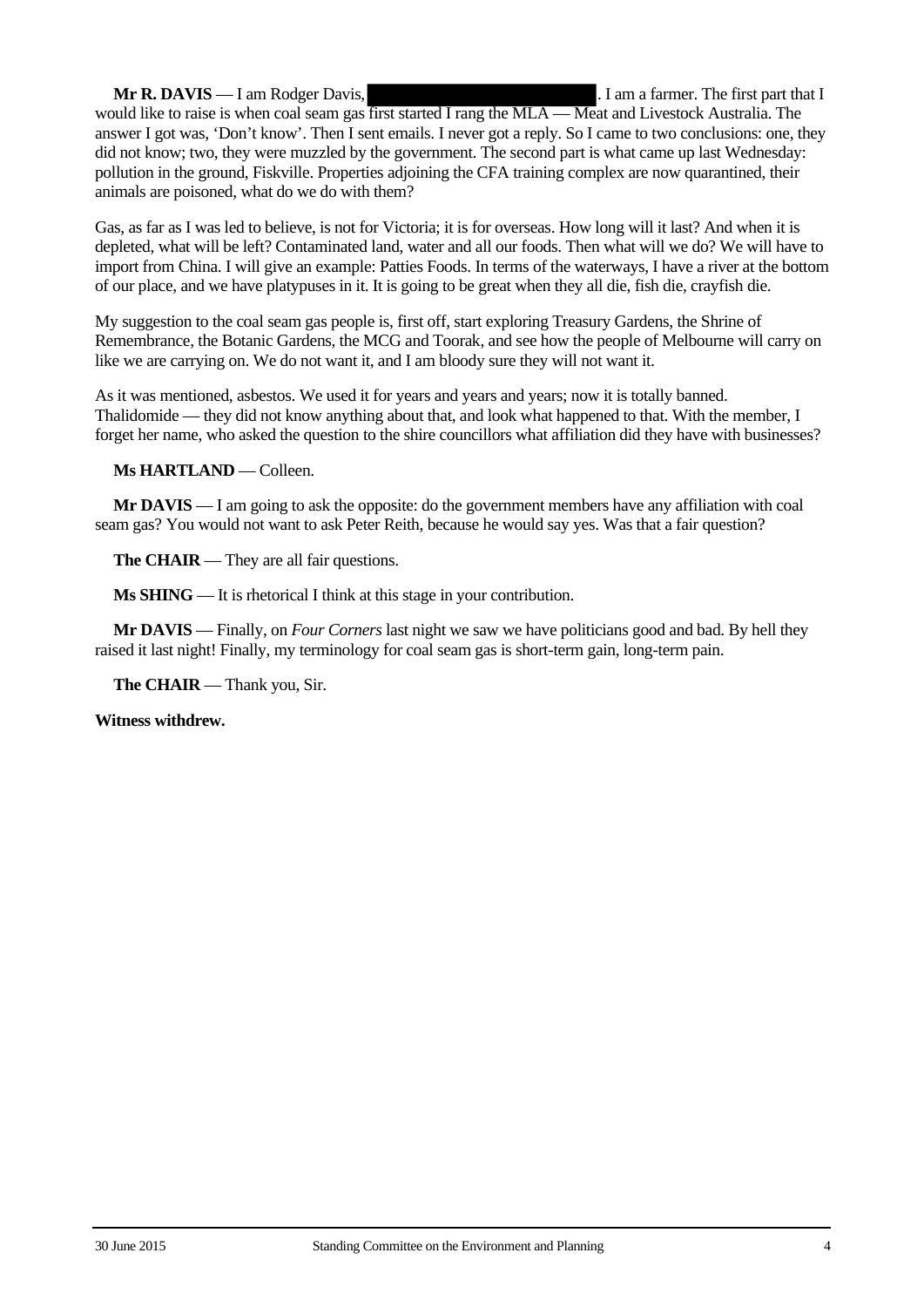## **STANDING COMMITTEE ON THE ENVIRONMENT AND PLANNING**

### **Inquiry into unconventional gas in Victoria**

Sale — 30 June 2015

#### **Members**

Mr David Davis — Chair Ms Samantha Dunn Ms Harriet Shing — Deputy Chair Mr Shaun Leane Ms Melina Bath Ms Gayle Tierney Mr Richard Dalla-Riva Mr Daniel Young

#### Participating Members

Ms Colleen Hartland Mr Simon Ramsay

Mr Jeff Bourman Mr James Purcell

**Staff** 

Secretary: Mr Keir Delaney Research officer: Ms Annemarie Burt

**Witness** 

Mr Ronald Wangman.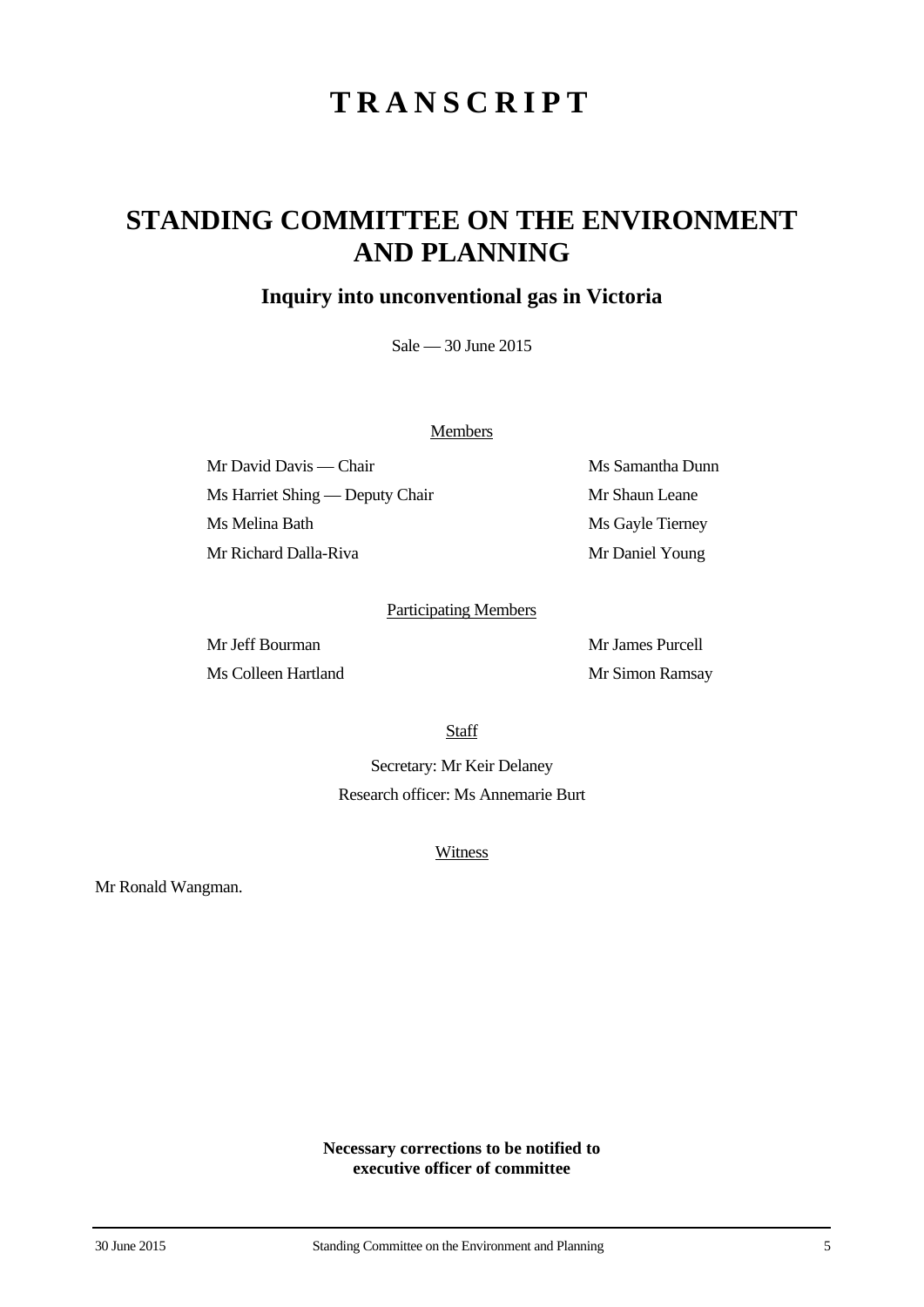**Mr WANGMAN** — My name is Ron Wangman. I am from . I want to . I want to bring to your attention the impact to me as a beef farmer. The last drought ran for 13 years. The impact of that drought in our local area was that our local reservoir ran down to 4 per cent. Therefore the local water authority — the South Gippsland water authority — had to obtain licences from Southern Rural Water to draw water from groundwater bores. In our area we sit on a groundwater system called the Woorayl Basin.

**The CHAIR** — You might want to spell that for us later.

**Mr WANGMAN** — Later.

**The CHAIR** — That is all right. I just want to make sure that Hansard gets it.

**Mr WANGMAN** — If this industry comes to our area, the water is a big elephant in the room. We are going to have a draw down on water and possible contamination. No-one can prove either way what it is going to be. The Leongatha Murray Goulburn Factory, and they were noted as a big user of water, so they have had to look at their water systems and become more efficient. If they are drawing from that bore and the community is drawing from that bore, we are in trouble the next time we have a drought if that water system is affected. That is a local impact in my area.

The second thing is that we have seismic activity in the area. In our area we have the Strzelecki fault, and we have numerous tremors. Now something that has not been mentioned is about foreign migration of gas. There is a certain amount of gas that will be drawn to the wellhead, but if we have particular fault lines in that area, there is a possibility of foreign migration of gas.

If we go to a day where it is 40 degrees, then we have the potential for bushfires. We have already had a royal commission into faulty infrastructure in relation to a powerline company. On Black Saturday we lost a lot of lives, so this is another area that we need to consider. I do not think the CFA have a position on that. It was mentioned early this morning by one of the speakers that in relation to a fire pit they had problems. But foreign migration of gas would be another area to also look closely at. Thank you for your time.

**Ms SHING** — Thank you.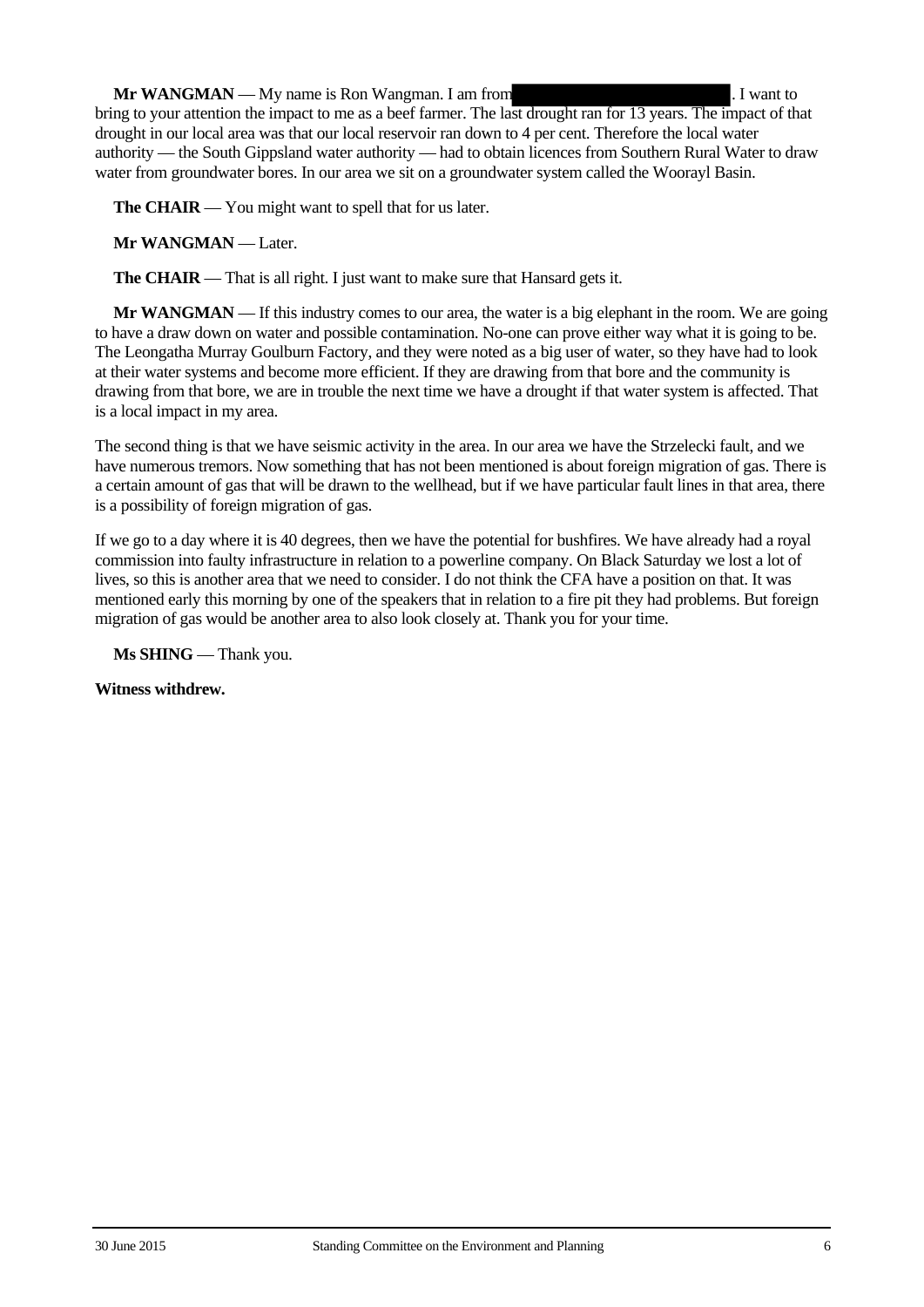## **STANDING COMMITTEE ON THE ENVIRONMENT AND PLANNING**

### **Inquiry into unconventional gas in Victoria**

Sale — 30 June 2015

#### **Members**

Mr David Davis — Chair Ms Samantha Dunn Ms Harriet Shing — Deputy Chair Mr Shaun Leane Ms Melina Bath Ms Gayle Tierney Mr Richard Dalla-Riva Mr Daniel Young

#### Participating Members

Ms Colleen Hartland Mr Simon Ramsay

Mr Jeff Bourman Mr James Purcell

**Staff** 

Secretary: Mr Keir Delaney Research officer: Ms Annemarie Burt

**Witness** 

Ms Elizabeth Balderstone.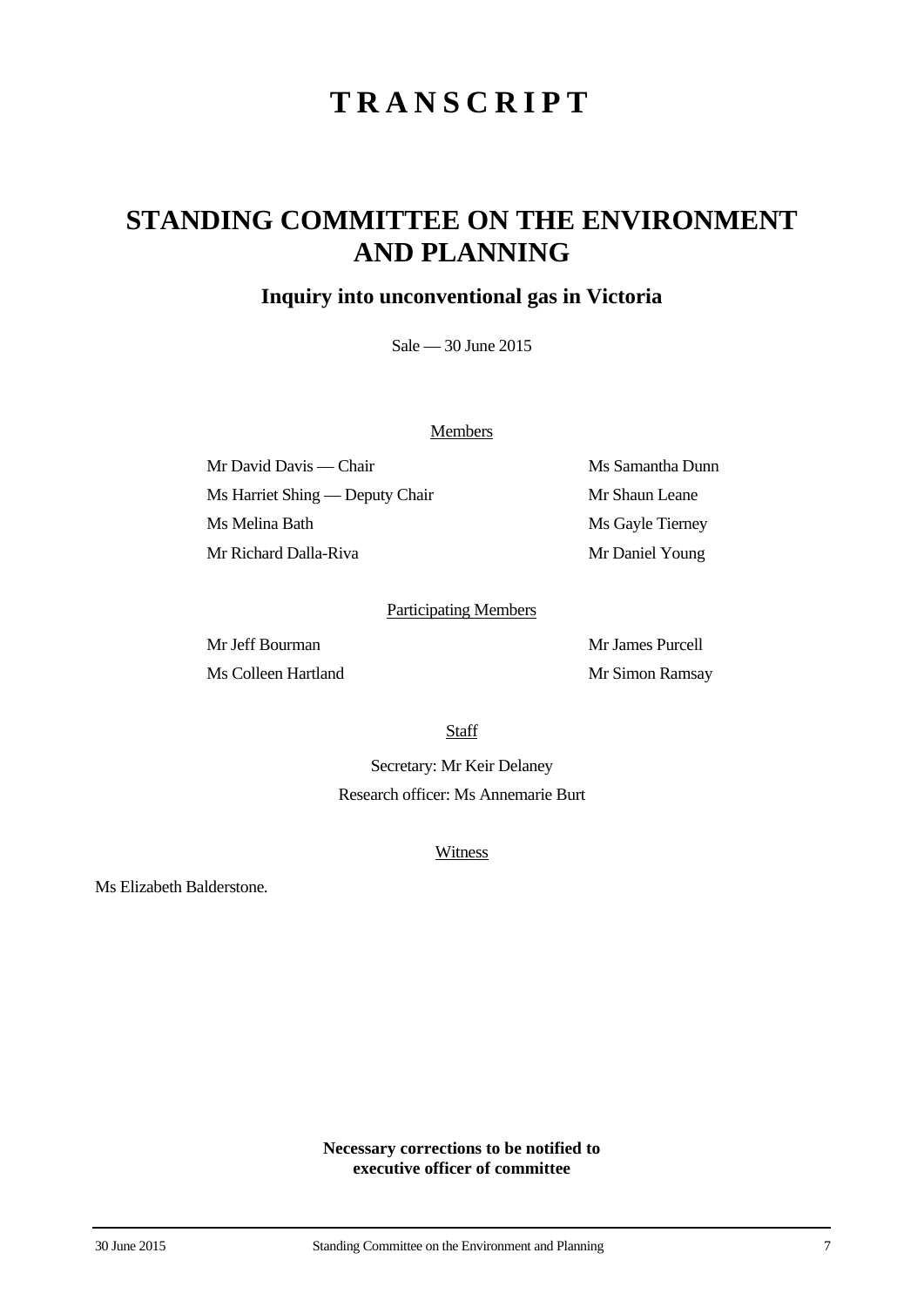**Ms BALDERSTONE** — Thank you for the opportunity today. I am Elizabeth Balderstone from . I have had a long involvement with Landcare, the VFF  $-$  I am actually on a VFF mining and gas task force with Alex. I have also been on ERMAC, which is currently I think still an official body but we have not met for some time under the new government.

I am very aware that I am speaking as an individual today. I have discussed with Alex Arbuthnot earlier that we have to be so careful with our hats, and I do get concerned — and I think a lot of people share this — that someone of Alex's great reputation, who has done lots of terrific things, has become a bit of a spokesperson for the farming community in Gippsland, but there are a lot of farmers big and small who have an opposing view and have huge concerns about this industry.

In terms of my own family, I am on a farm that has been in the family for over 100 years. I have been there 40 years. My own family background is both primary industry and the mining industry in a big way, but I see so many people even involved with the mining industry who have great concerns about this industry. We live in an area which has a strong agricultural background, but also in our landscape on the coastal plains down near Woodside there are a huge number of lifestylers, hobby farms and thriving seaside towns as well. They are all equally affected by this industry; it is not just the farmers.

Agriculture is here for the long term. It has been here for the long term, and it will continue to be so. I was in Chinchilla recently. I drove through that area, saw the huge impact. I flew over that area, but we were told by the motel owner in Chinchilla that already numbers are dropping after four years. They have passed the expansion and the building phase, and already the numbers are declining. A lot of the people came in from other areas; FIFO obviously is a big factor. It is not just going to be local jobs, and they are short term.

I get upset when we are told we are, and people talk of us as being, affected by vocal groups. That is basically saying that Friends of the Earth are getting in the ear of farmers. That is not true. We are all educated, learning, listening, reading. We are exposed to a lot of information, and to be fair onshore gas had a pretty bad reputation before it came to Gippsland.

There is a lack of trust in the industry. I happened to be on the fire truck that day at Seaspray when Lakes Oil was flaring off at Seaspray. We are a very depleted community of very few people, and to go out to those sort of burns is not appreciated. A number of us, especially some farmers around Yarram, worked for years trying to prove the connectivity between dropping groundwater levels in the Latrobe aquifer around the Yarram area, used by a lot of the dairy farmers there. For years Esso BHP said there was no connectivity with the offshore gas extraction, offshore oil extraction, but finally it was acknowledged. We stood in a room in Sale and CSIRO and Esso admitted that there was connectivity. So how can we as a local, regional community have faith or confidence in some of these things? No wonder we are wary.

Simon mentioned coexistence with mineral sands — such a different industry to an onshore gas industry, which spreads across enormous areas.

### **The CHAIR** — Yes, I get that.

**Ms BALDERSTONE** — Sorry, I am just finishing up. As a farmer, like so many farmers and landholders, I believe we are the custodians of the land and in anything we do, we need to hasten slowly. Thank you for the opportunity to speak today.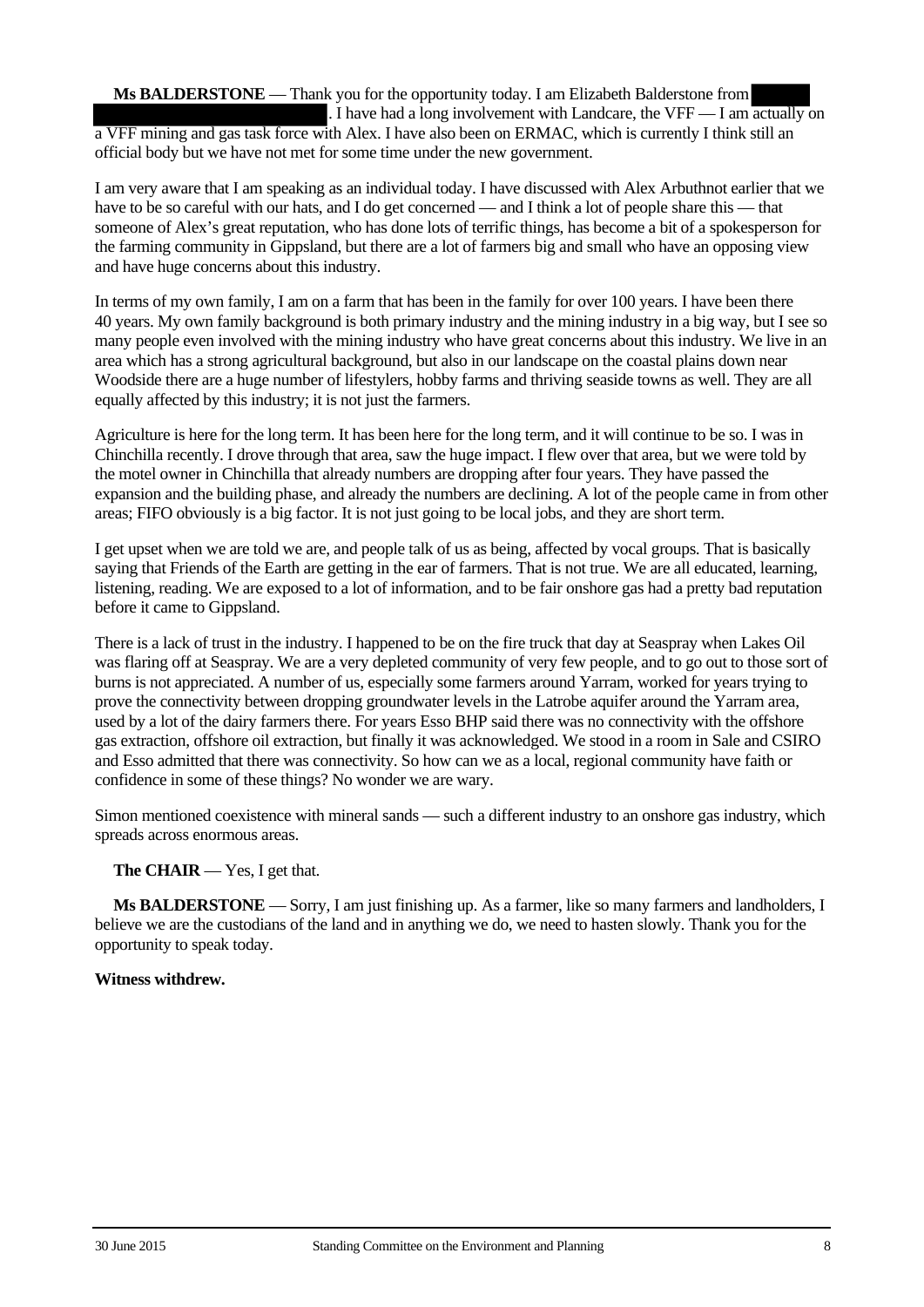## **STANDING COMMITTEE ON THE ENVIRONMENT AND PLANNING**

### **Inquiry into unconventional gas in Victoria**

Sale — 30 June 2015

#### **Members**

Mr David Davis — Chair Ms Samantha Dunn Ms Harriet Shing — Deputy Chair Mr Shaun Leane Ms Melina Bath Ms Gayle Tierney Mr Richard Dalla-Riva Mr Daniel Young

#### Participating Members

Ms Colleen Hartland Mr Simon Ramsay

Mr Jeff Bourman Mr James Purcell

**Staff** 

Secretary: Mr Keir Delaney Research officer: Ms Annemarie Burt

**Witness** 

Ms Lorraine Halabarec.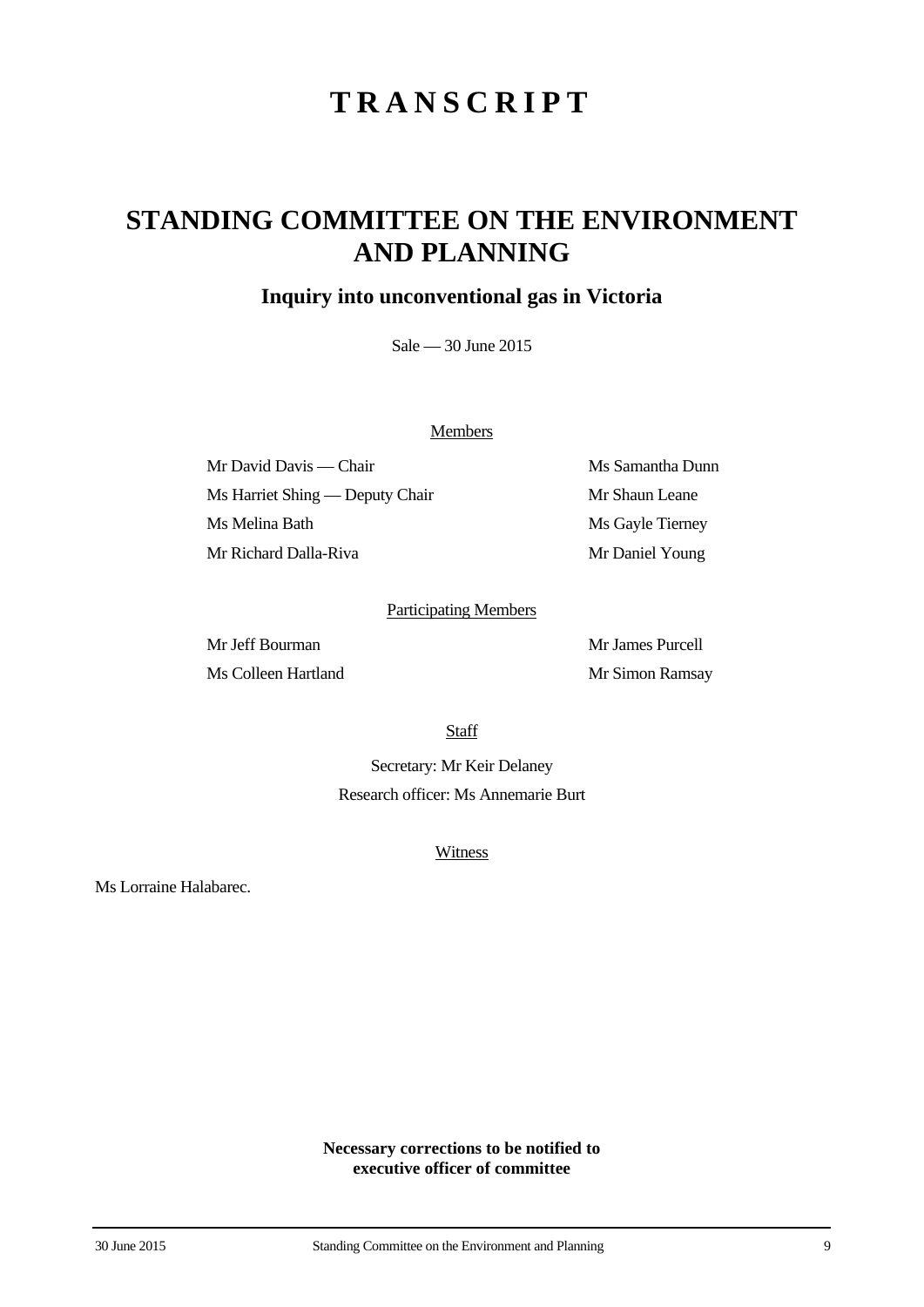**Ms HALABAREC** — Thank you for listening to me. I am Lorraine Halabarec. I live in Mirboo North, and I have a business in Leongatha. My home address is the state of the state and my business address is

. My daughter and I have a florist shop, which depends on water for the growing

#### of flowers.

Richard, you said today that you do not know much about the gas fields and the industry. Country people know a lot about the encroachment on people's land of big developers in Melbourne and everything like that. Country people are trying to let town people know that our land is being encroached on by these multinationals as well.

**The CHAIR** — To be absolutely fair, we are here to listen.

**Ms HALABAREC** — Sorry. That is one comment. The other thing that concerns me is that today there has not been any talk about who is going to pay for the infrastructure, for all the roads, should the mining go ahead. As many people have said today, South Gippsland is a very rural area, and our business and many other businesses in Leongatha rely on the farmers. While the drought was on some of the businesses had hard times, and a lot of the businesses are having a hard time now. When the desal went ahead many small businesses lost employees. A lot of those businesses will not take those employees back because they are scared that the people will head off again to the mining companies because of the big money.

The other thing is that nothing has been said about our roads. What about our kids? What about the young kids who travel on buses around Gippsland? The roads are pretty poor around the area. We do a lot of deliveries out to farms and around and at the moment we are very hesitant to let some of our employees travel on the roads because we consider them to be a health hazard. We are not prepared to let them travel on them.

What about our kids? Nothing has been said today about the future of our kids and what we are going to leave them. I am a mother and a grandmother. One of my girls said, 'What is the use of having kids?', because they do not see a future at the moment. For them to say that you have to wonder, 'Is our government really looking after our kids into the future?'. That is about all I have to say.

**The CHAIR** — Thank you.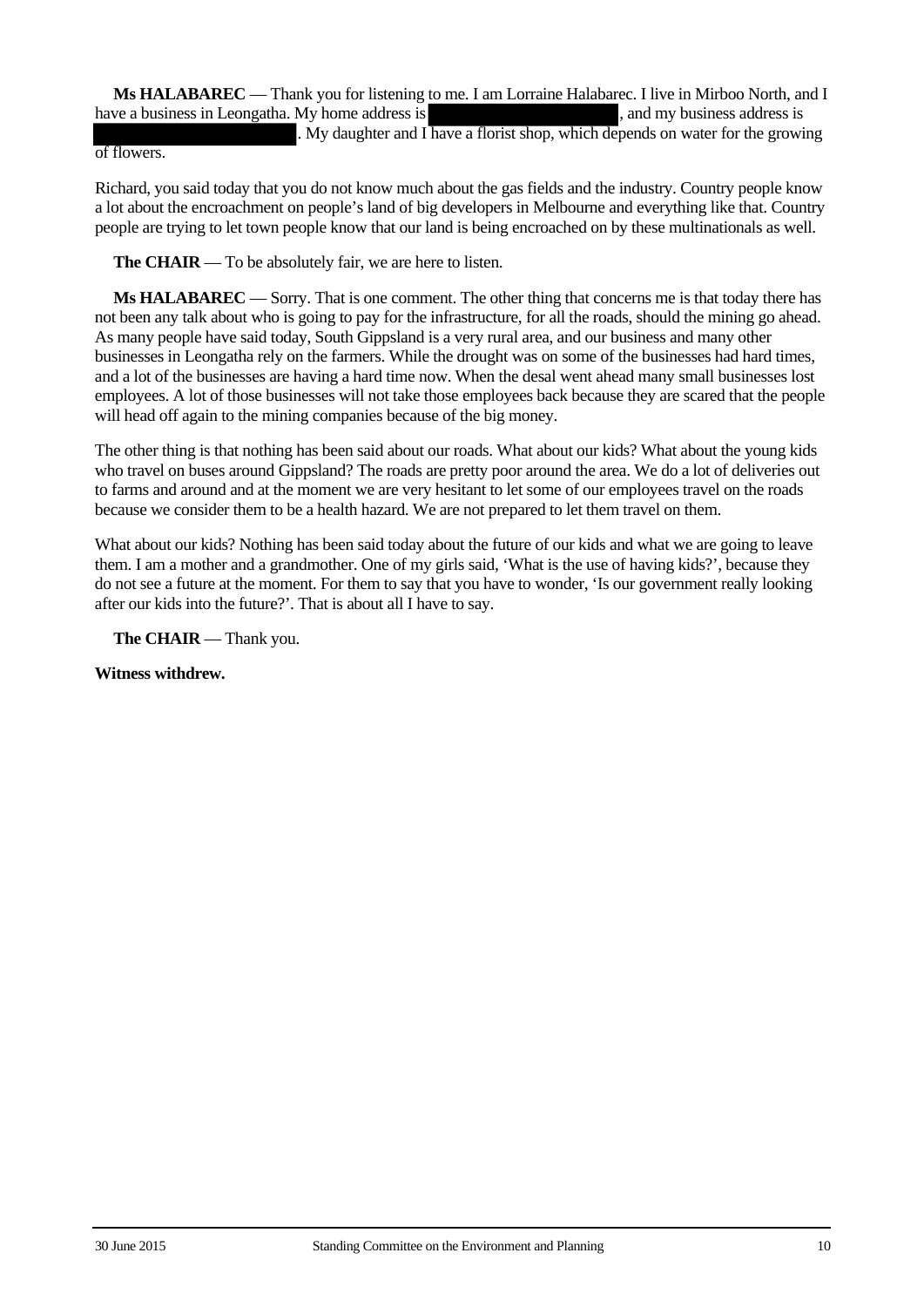## **STANDING COMMITTEE ON THE ENVIRONMENT AND PLANNING**

### **Inquiry into unconventional gas in Victoria**

Sale — 30 June 2015

#### **Members**

Mr David Davis — Chair Ms Samantha Dunn Ms Harriet Shing — Deputy Chair Mr Shaun Leane Ms Melina Bath Ms Gayle Tierney Mr Richard Dalla-Riva Mr Daniel Young

#### Participating Members

Ms Colleen Hartland Mr Simon Ramsay

Mr Jeff Bourman Mr James Purcell

**Staff** 

Secretary: Mr Keir Delaney Research officer: Ms Annemarie Burt

**Witness** 

Mr Andrew Harrison.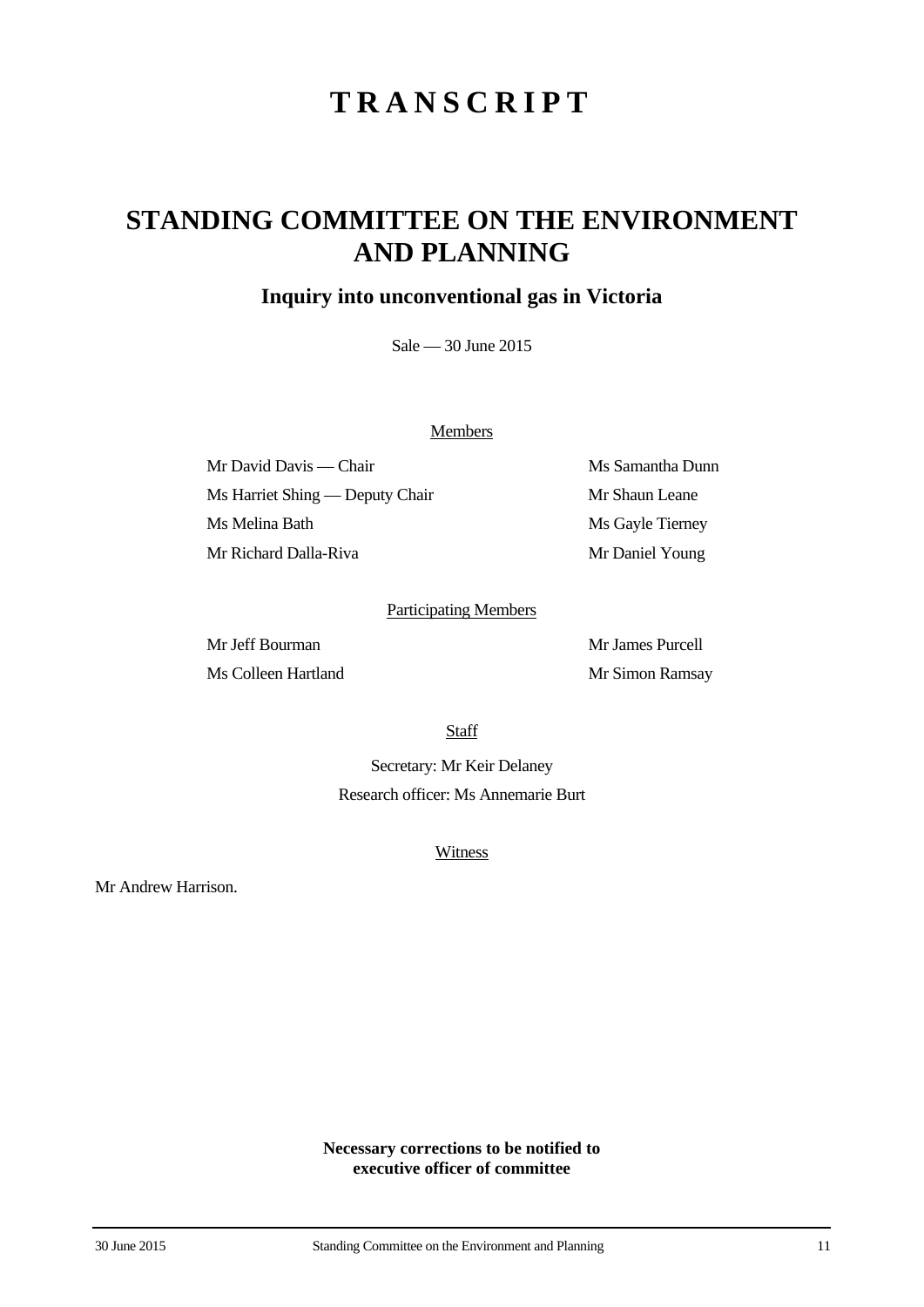**Mr HARRISON** — My name is Andrew Harrison. I am from . I am a

hydrogeologist with 22 years of experience, 16 of which have been here in Gippsland. Until a couple of weeks ago I worked for a large environmental engineering consultancy firm, and in that capacity I was involved in part of the Victorian water science studies, looking at the impacts of coal seam gas.

My point today is that unconventional gas is a very technical area, and the impacts are very difficult to determine. I have seen the rest of my community trying to grapple with these technical issues without too much information. The consultation that has been undertaken so far has, in my view, all been one way — that is, the community back to government. There has been very little information coming from government back to the community on some of the science studies that have been undertaken in terms of the impacts of coal seam gas. It is very difficult for the community to try to grapple with these issues without that proper scientific information. In my view it would be much better for all that scientific information to be tabled so we can all debate it from an informed position.

I have two questions for the committee. I did ask these questions of the secretariat before this meeting, but I did not get an answer; they could not provide me with an answer. My understanding is that the Victorian water science studies have now been completed. My question is: will those Victorian water science studies be available by the due date for submissions from the community? I think that is 9 July. The second question is: will those Victorian water science studies be available to you as a committee to help you to grapple with some of these issues by your reporting date of early December?

**The CHAIR** — I can answer that only in part. We have had an initial briefing out of the department. That was quite a lengthy and detailed briefing, but it was incomplete, and we are proposing that there be further briefings from the department. You can rest assured that we will ask exactly those questions, and we will seek that information. Whether it will be available by 9 July, I am not sure. I think I am able to speak on behalf on the committee when I say that if people have further material to put in front of the committee as information becomes available, we are certainly receptive to that information.

**Mr HARRISON** — Is it the plan for those Victorian water science studies to become public eventually?

**The CHAIR** — There is a long list of items and this is not the area we were briefed on the other day by the department, but there is an understanding that the department will continue the briefing process of the committee and some of those hydrological matters, I understand, will be part of that.

**Mr HARRISON** — Okay, because it is a very technical area. Just to give you one example — I would really love to talk to you about the science but I cannot — there is a massive difference between the scale and types of impact of tight gas versus coal seam gas. I think both tight gas and coal seam gas have been amalgamated into this one big melting pot, and I think that — —

**The CHAIR** — You can certainly make a submission, although he may have some other issues; I am respecting that aspect. But Richard, I think, did try to make a little bit of that point at several points during the day: for people to unpack those different types, and response and details — I do not think I am speaking out of turn for the committee on this. It is not the same; there are differences.

**Ms SHING** — I might also add, and this may provide some assistance, that the Victorian Auditor-General is in the process of conducting an inquiry in relation to the operational effects of coal seam gas/unconventional if it were to go ahead, so not trying to pre-empt the outcome. That has involved a great deal of very specialised work that goes right back to the primary source material. That will be made available to the committee. I understand the Auditor-General is providing that report in August. That report will then, presuming it gets tabled in Parliament, be made publicly available as well. That goes right to the heart of those very technical issues that you just raised.

**Mr HARRISON** — Okay. Thanks.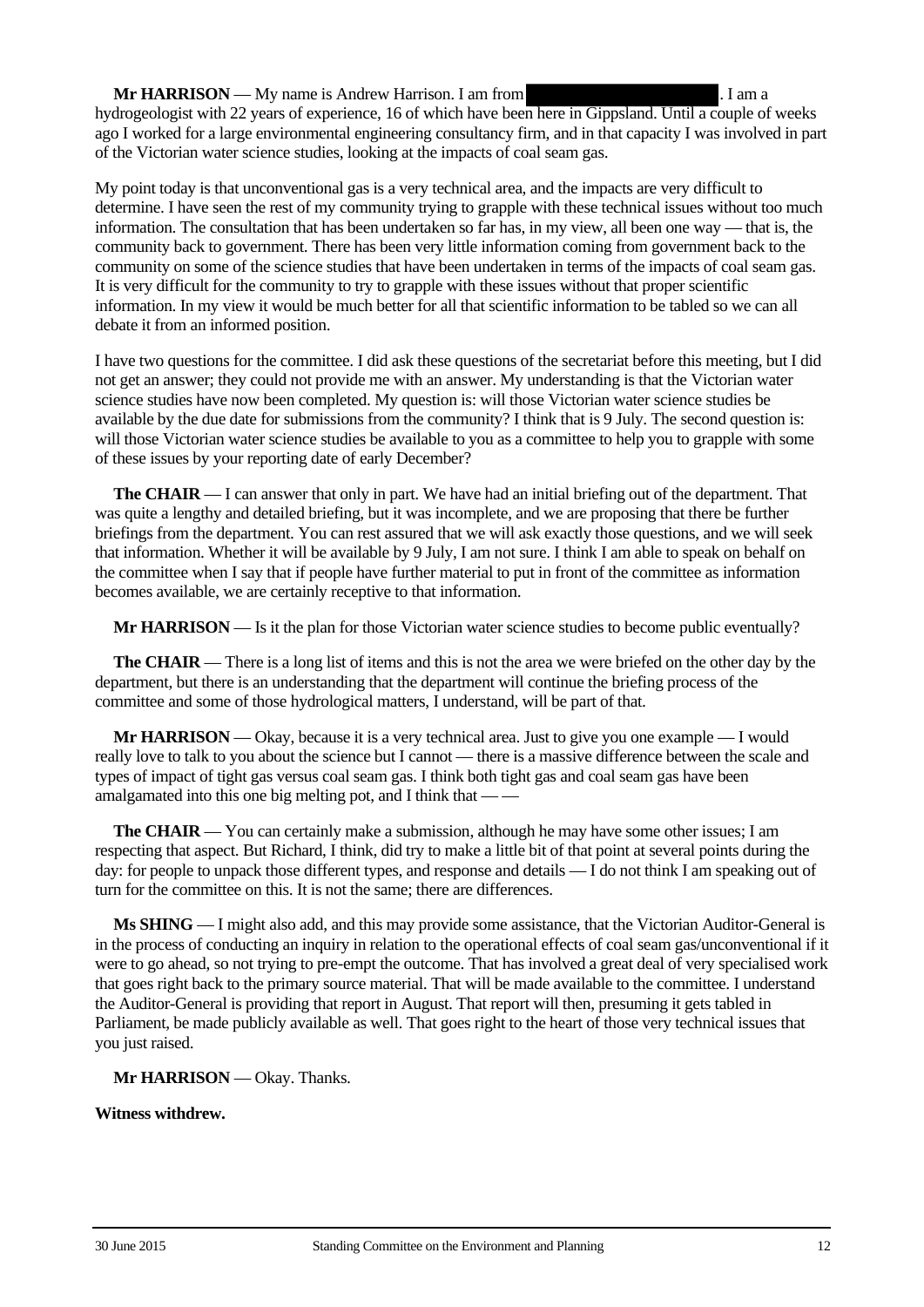## **STANDING COMMITTEE ON THE ENVIRONMENT AND PLANNING**

### **Inquiry into unconventional gas in Victoria**

Sale — 30 June 2015

#### **Members**

Mr David Davis — Chair Ms Samantha Dunn Ms Harriet Shing — Deputy Chair Mr Shaun Leane Ms Melina Bath Ms Gayle Tierney Mr Richard Dalla-Riva Mr Daniel Young

#### Participating Members

Ms Colleen Hartland Mr Simon Ramsay

Mr Jeff Bourman Mr James Purcell

**Staff** 

Secretary: Mr Keir Delaney Research officer: Ms Annemarie Burt

**Witness** 

Ms Marg Thomas.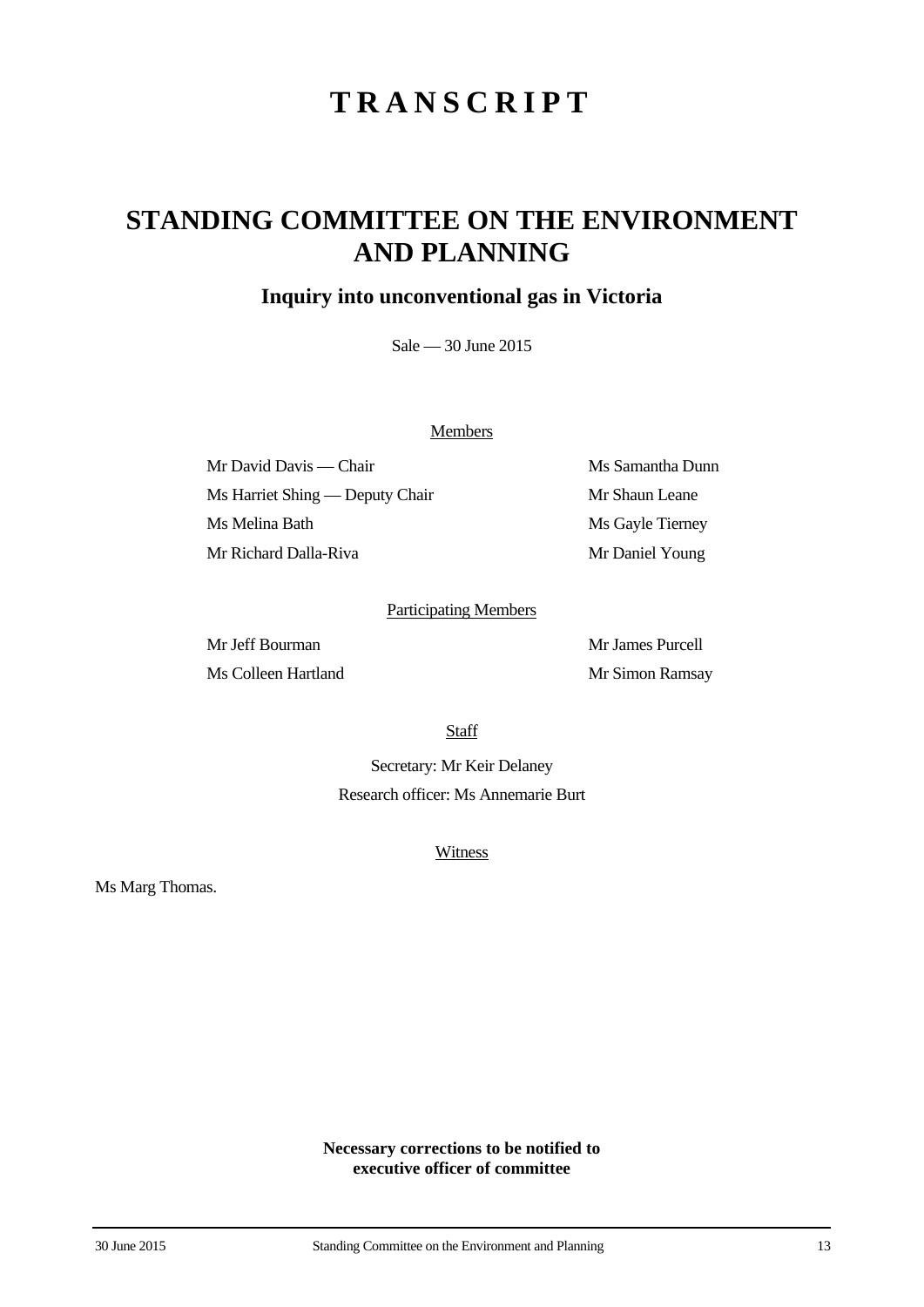**Ms THOMAS** — I will be really brief. I am Marg Thomas, and I live at . I

am a representative of Coal and CSG Free Mirboo North. We have had lots of eloquent speakers here, and I think the big thing I would like to impress on the committee is that in Mirboo North we have a very upset community. Not only do we have coal seam gas licences but we also have recently found out that a mining company has been granted a coal exploration licence over our area, so we have an upset community.

**Ms SHING** — Renewals, you mean — the renewed licences?

**Ms THOMAS** — It is an exploration licence that has been granted.

**Ms SHING** — Renewed, yes.

**Ms THOMAS** — To Mantle Mining. So we are dealing with two issues, plus we are having the seismic surveys. The difficulty we have found is comforting, I suppose, the residents of the area, so much so that we set up a community information centre so that people can come and talk to us about the problems they are having. But it is really difficult, and I would just like the committee to know how difficult it is. We really need to look after these people. That is all. Thank you.

**Mr DALLA-RIVA** — In terms of the community information centre that you have set up, are you able to provide the committee with what you are providing to the community and just outline briefly why you have created this?

**Ms THOMAS** — Okay. With all of these things happening simultaneously — as I said, the people were really upset — we give them information as in hand out leaflets. We provide information on how to make submissions to this committee, also how to send objection letters, things of that nature. We provide a lot of information for them which is not normally available to them.

**Mr DALLA-RIVA** — Could you provide that to Keir, please? I would like to see it.

**Ms THOMAS** — Sure. Thank you.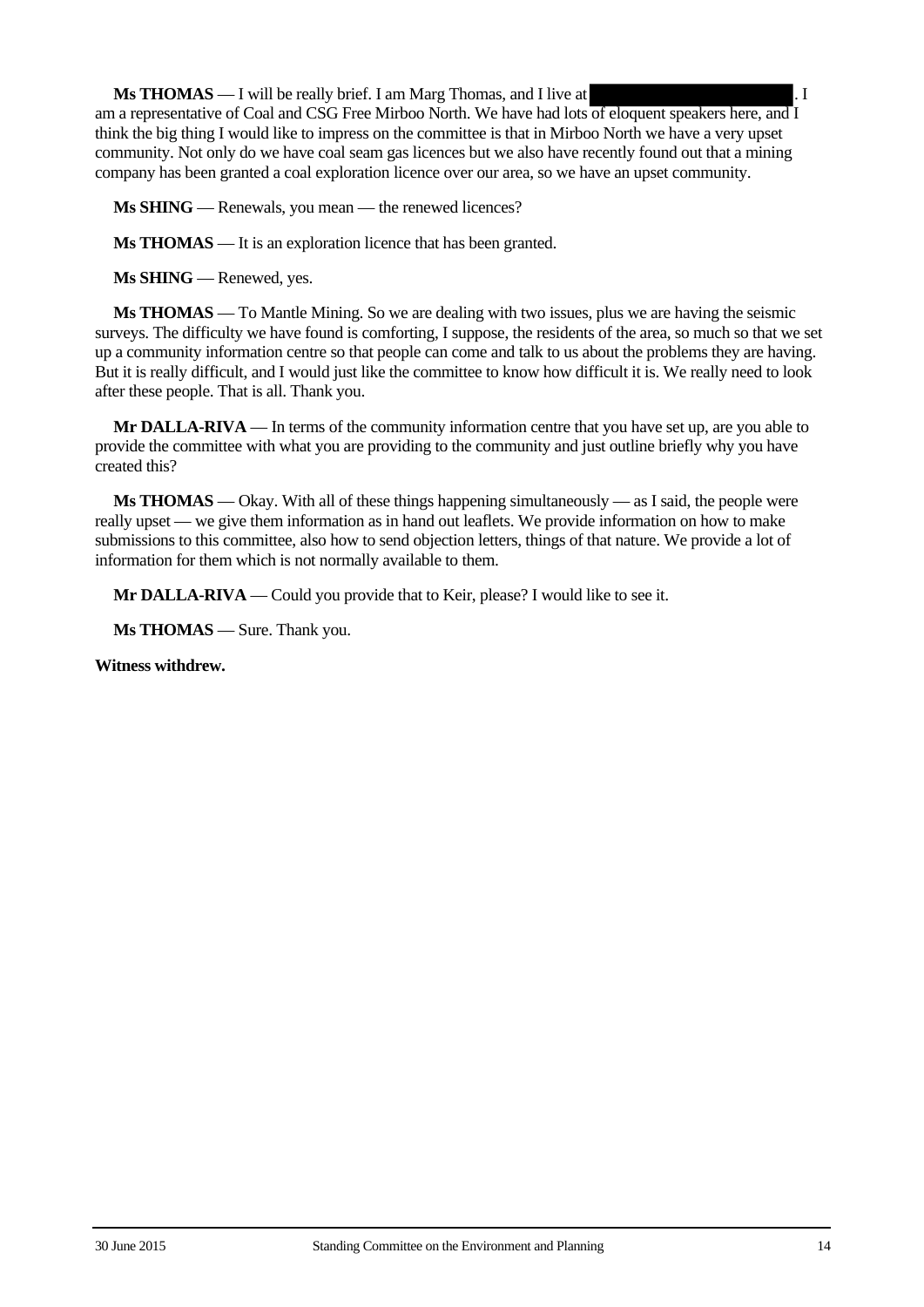## **STANDING COMMITTEE ON THE ENVIRONMENT AND PLANNING**

### **Inquiry into unconventional gas in Victoria**

Sale — 30 June 2015

#### **Members**

Mr David Davis — Chair Ms Samantha Dunn Ms Harriet Shing — Deputy Chair Mr Shaun Leane Ms Melina Bath Ms Gayle Tierney Mr Richard Dalla-Riva Mr Daniel Young

#### Participating Members

Ms Colleen Hartland Mr Simon Ramsay

Mr Jeff Bourman Mr James Purcell

**Staff** 

Secretary: Mr Keir Delaney Research officer: Ms Annemarie Burt

**Witness** 

Mrs Maureen Versteden.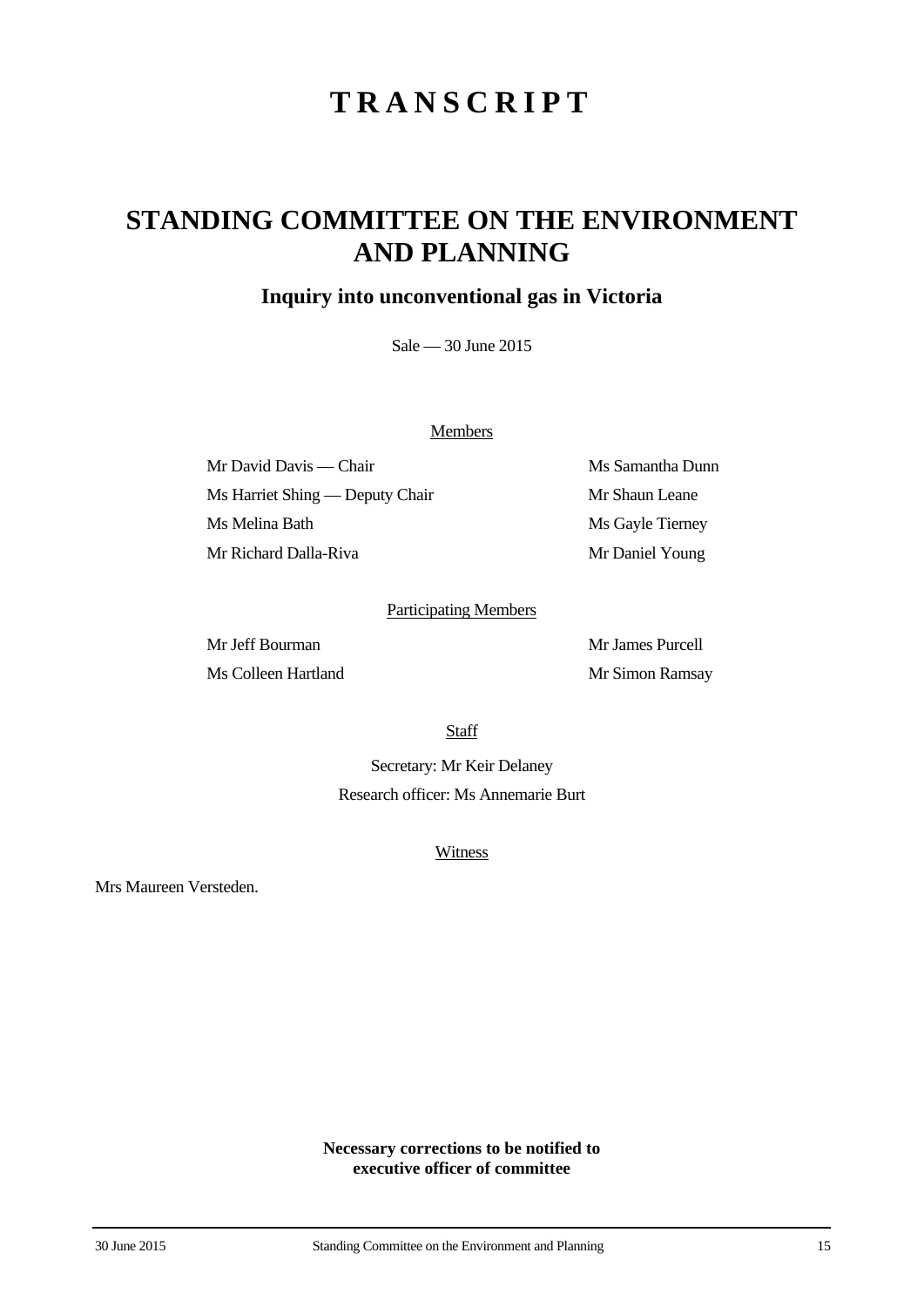#### **Ms THOMAS** — I am Maureen Versteden of . I want to talk as a nanna, a great-grandmother, mainly about the health effects on the children. To me, if we understand it properly, with fracking for tight gas we are getting the tiny specks of compressed gas from within hard rock that was put there billions of years ago when Earth was formed. That was during the time of fire and brimstone gases. There was nothing on Earth. It was a long time before humans, a long before the dinosaurs. They came and they died out because their environment went wrong.

What we are doing is letting everything out into our environment in strange numbers. In America there are over 1 million wells. There are 1.5 million to 2 million wells. You are letting that out of every well 2 million times. It is arsenic, lead, mercury, glycol ethers, BTEX chemicals and radioactivity. The numbers win it, but we are absolutely not familiar with them.

As you know, we are thoroughly tuned into our environment, like the plants. We have some that grow by the seaside and some in the desert. Some like water, some do not. Chameleons change their colours. We are tuned into our environment. If the chemicals change in our bodies, we might have too much iodine or not enough, too much salt, too much sugar. If we have two lots of chemicals, the chemist finds out what tablets we are taking before we take others. We are finely tuned into our environment but we are changing our environment so quickly that our bodies are not be able to change. Our children cannot catch up.

In America already there are 20 per cent more birth defects. There are health reports everywhere if you would like to look for them. In one area in America there are 10 times as many cases of breast cancer. There is a list of the harms. There are 16 000 people in the list of the harms if you like to google it. It is a great long list. It is not hearsay; that is a group of people who have been in the news. There are all the deaths. There are 16 000 people in the Pennsylvania list, but there are millions of others in America.

It is all covered up. You have to look for it, but you have to know where to look for it. You have to go to the universities and the National Toxics Network and google their site. Believe the toxics network and have a look at our health reports. Our environment is messed up and then that affects our health. Go to the health. Never mind about the little things. Go further on. We have the proof now. We have got it from America, we have got it from Tara and Chinchilla in Queensland. We have the proof. Thank you.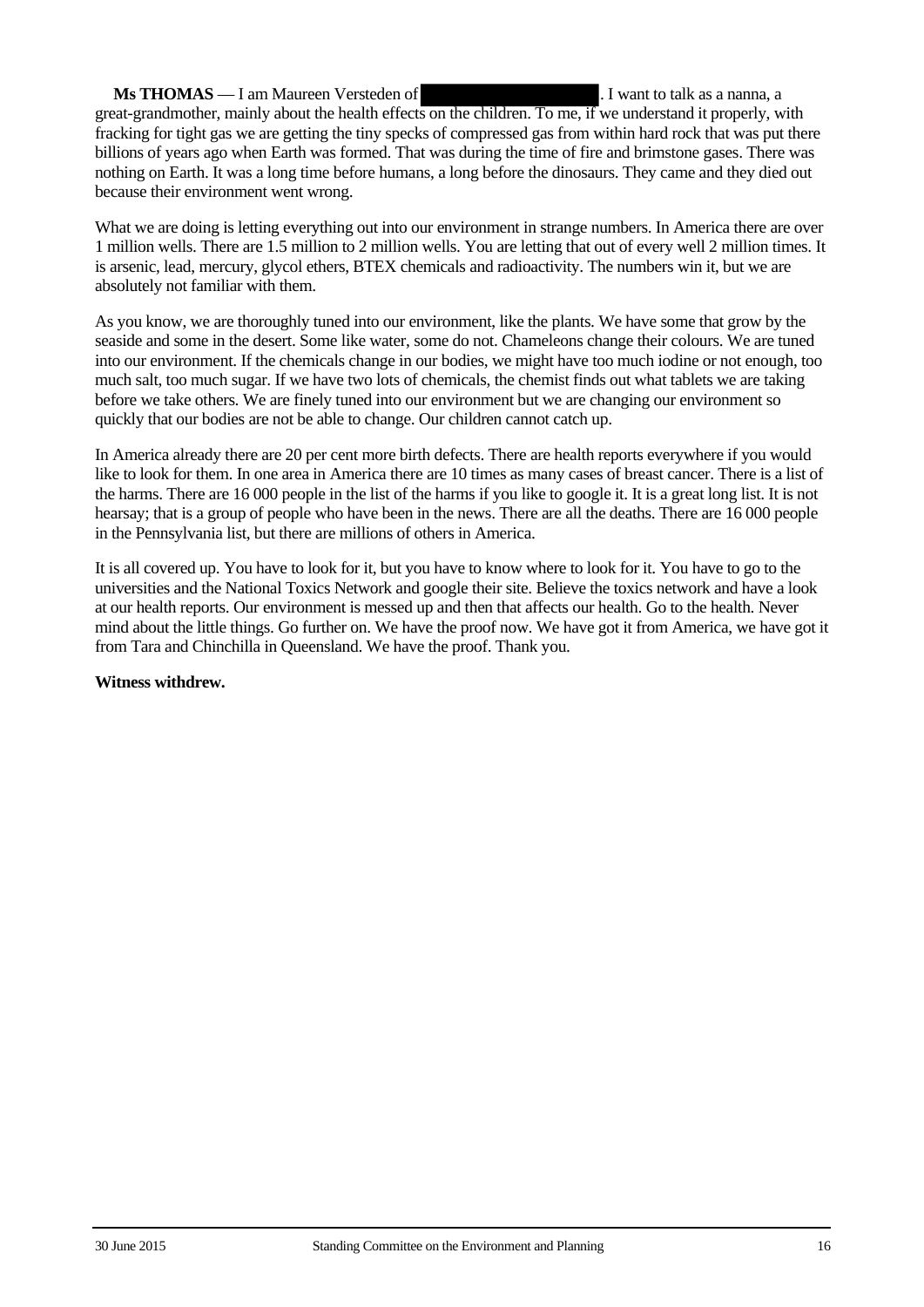## **STANDING COMMITTEE ON THE ENVIRONMENT AND PLANNING**

### **Inquiry into unconventional gas in Victoria**

Sale — 30 June 2015

#### **Members**

Mr David Davis — Chair Ms Samantha Dunn Ms Harriet Shing — Deputy Chair Mr Shaun Leane Ms Melina Bath Ms Gayle Tierney Mr Richard Dalla-Riva Mr Daniel Young

#### Participating Members

Ms Colleen Hartland Mr Simon Ramsay

Mr Jeff Bourman Mr James Purcell

**Staff** 

Secretary: Mr Keir Delaney Research officer: Ms Annemarie Burt

**Witness** 

Mr Glen Maher.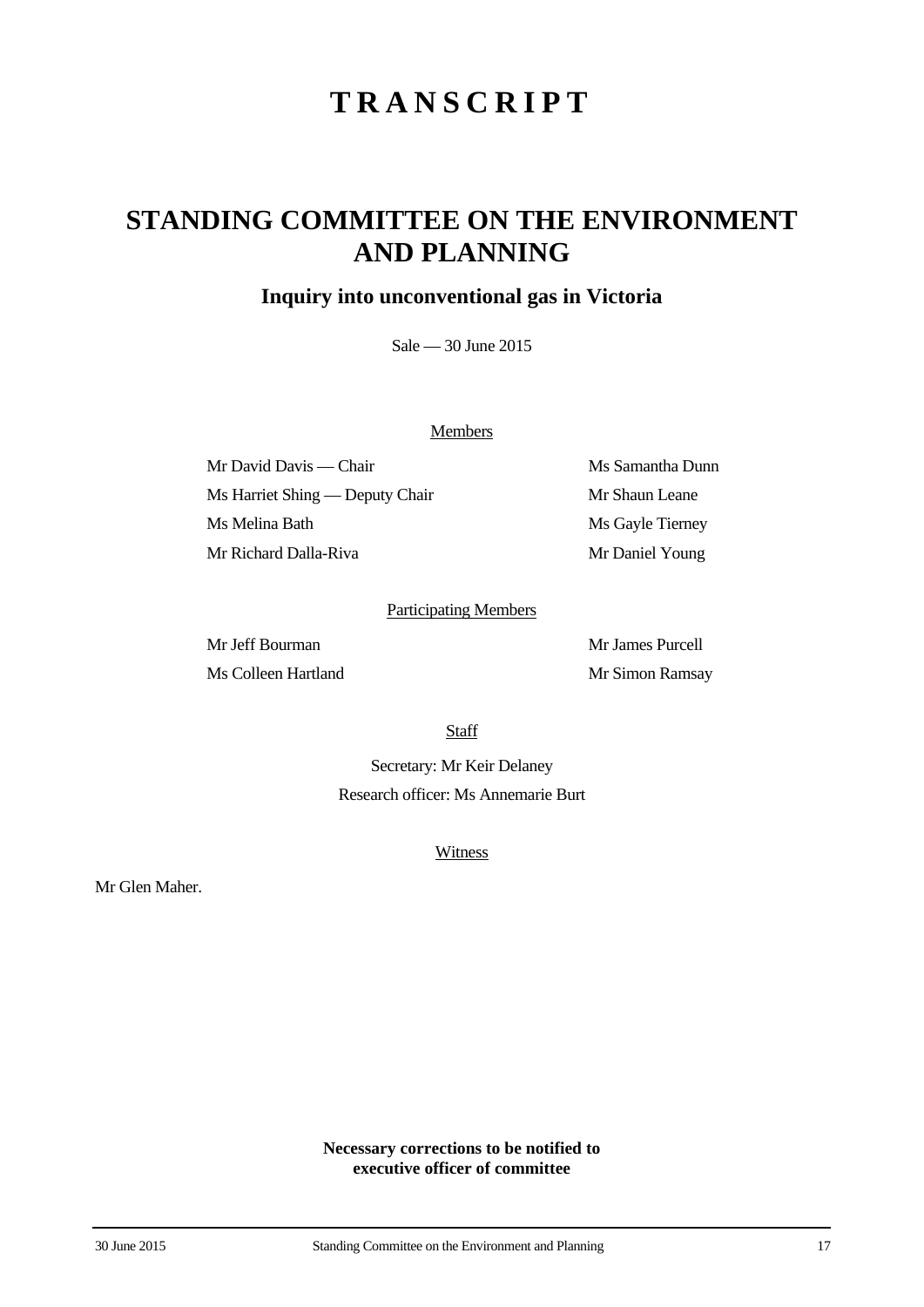**Mr MAHER** — My name is Glen Maher. In the year 2000 I was elected to the Sale GSPA, which is the ground supply water for the Boisdale aqueduct out this way. I live 4 kilometres from the Gippsland Lakes and I am surrounded by farmers who are dependent on the underground water — the Boisdale aqueduct. The township of Sale is also on the Boisdale aqueduct and they have a 3500-megalitre water right. I do not think they will be impressed if something goes wrong with the aquifer.

The question raised about how deep the bores are — whether they are 100 feet or 5000 feet — is not the issue. The issue with the aquifer is inter-aquifer interference — that is, waters going from many other layers of aquifers through to this one, that one, or other impurities from further down rising up the outside or inside of a bore casing of a well affecting and polluting the other aquifers. This is what you see when you have gas coming up through the water in all those Chinchilla-type things and American things. The effects on the water quality will have a dramatic effect on a lot of rural product.

One of the neighbours behind me has quite a large dairy which they have set up out there. John Vardy was actually a director of Murray Goulburn, and he is a Lock the Gater for fear of what might happen to the aquifer. There is a tomato grower opposite him, there are vegetable growers up and down the road — they are all reliant on that good-quality water that comes from that aquifer. All the other amazing stuff is relevant, but the science is not clear. That is what we really need — more science, more clarity and more understanding of the potential for the destruction of a very valuable and good aquifer.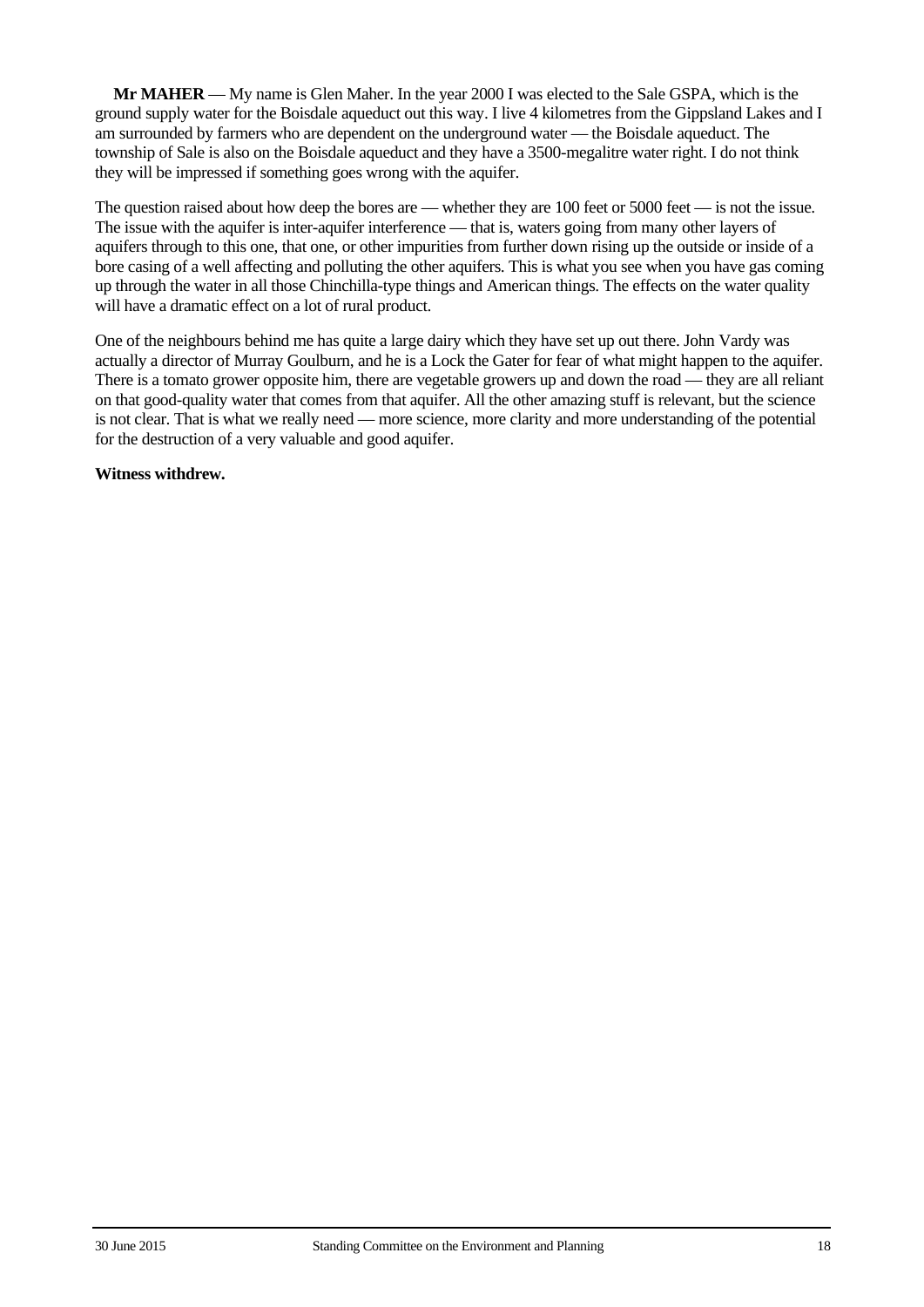## **STANDING COMMITTEE ON THE ENVIRONMENT AND PLANNING**

### **Inquiry into unconventional gas in Victoria**

Sale — 30 June 2015

#### **Members**

Mr David Davis — Chair Ms Samantha Dunn Ms Harriet Shing — Deputy Chair Mr Shaun Leane Ms Melina Bath Ms Gayle Tierney Mr Richard Dalla-Riva Mr Daniel Young

#### Participating Members

Ms Colleen Hartland Mr Simon Ramsay

Mr Jeff Bourman Mr James Purcell

**Staff** 

Secretary: Mr Keir Delaney Research officer: Ms Annemarie Burt

**Witness** 

Ms Kerrin Schelfhout.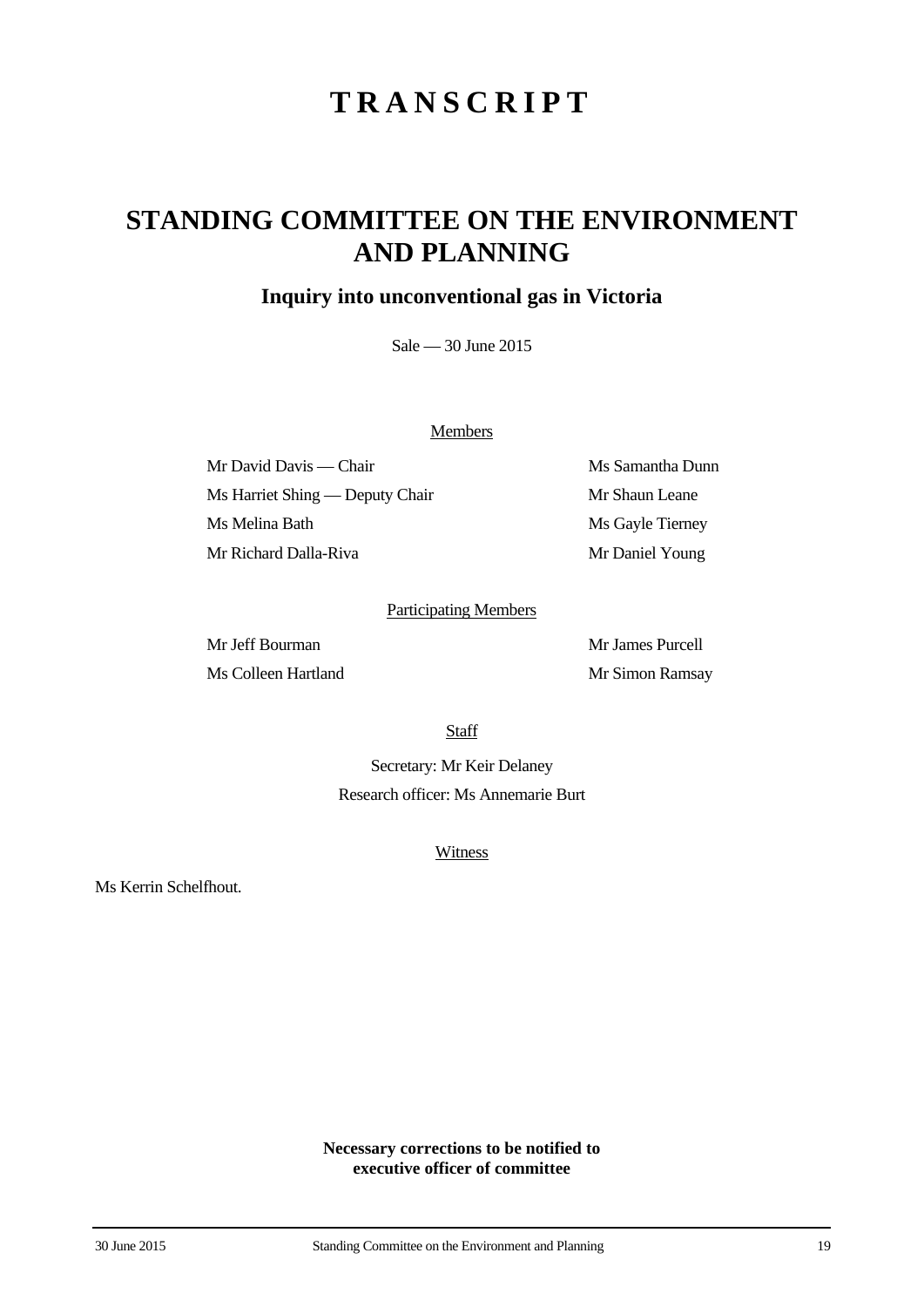#### **Ms SCHELFHOUT** — I am Kerrin Schelfhout of . I am a

representative from the Seaspray community. We have a community group down there, Gasfield Free Seaspray. We have been living this nightmare — not to put too light a word on it, a nightmare — for the past three years since we have become aware of what was actually happening in our community. Lakes Oil has quite a few wells in our area. They have been fracked 10 years ago. This all happened before there was a lot of community awareness as to what was happening. We have been living under the threat of the advancement and the possibility that there might be hundreds of wells in our area. To say that Lakes Oil are bad neighbours is an understatement. They keep us uninformed, they keep us under threat of what they are actually doing. They do not communicate with us. We ring them and we get conflicting stories all the time. The Wombat 1 well is within 100 metres of our town water supply. That has flooded since that well was originally fracked, and we do not know what has happened to any of the toxic water that came out of those wells. We cannot get a straight answer on that. We were told there was none. We have video evidence on one of their promotional videos of them actually with their hands in the produce water.

I really want the committee to be aware of the human impact of this. We have lived and breathed this for the past three years. We have informed ourselves, we have educated ourselves. If anyone could say to us there is no risk to our community, our health, our water and our future generations, we would heave a big sigh of relief and take a holiday, because we are exhausted from fighting this. Thank you.

**Ms HARTLAND** — Kerrin, you are referring to the Wombat sites?

**Ms SCHELFHOUT** — Yes, to the Wombat — —

**Ms HARTLAND** — How far is that from the primary school?

**Ms SCHELFHOUT** — A kilometre — yes. Easily seen from the primary school, just off the banks of Merriman Creek where the town draws its water. That is part of the massive proposed Wombat field.

**The CHAIR** — Thank you.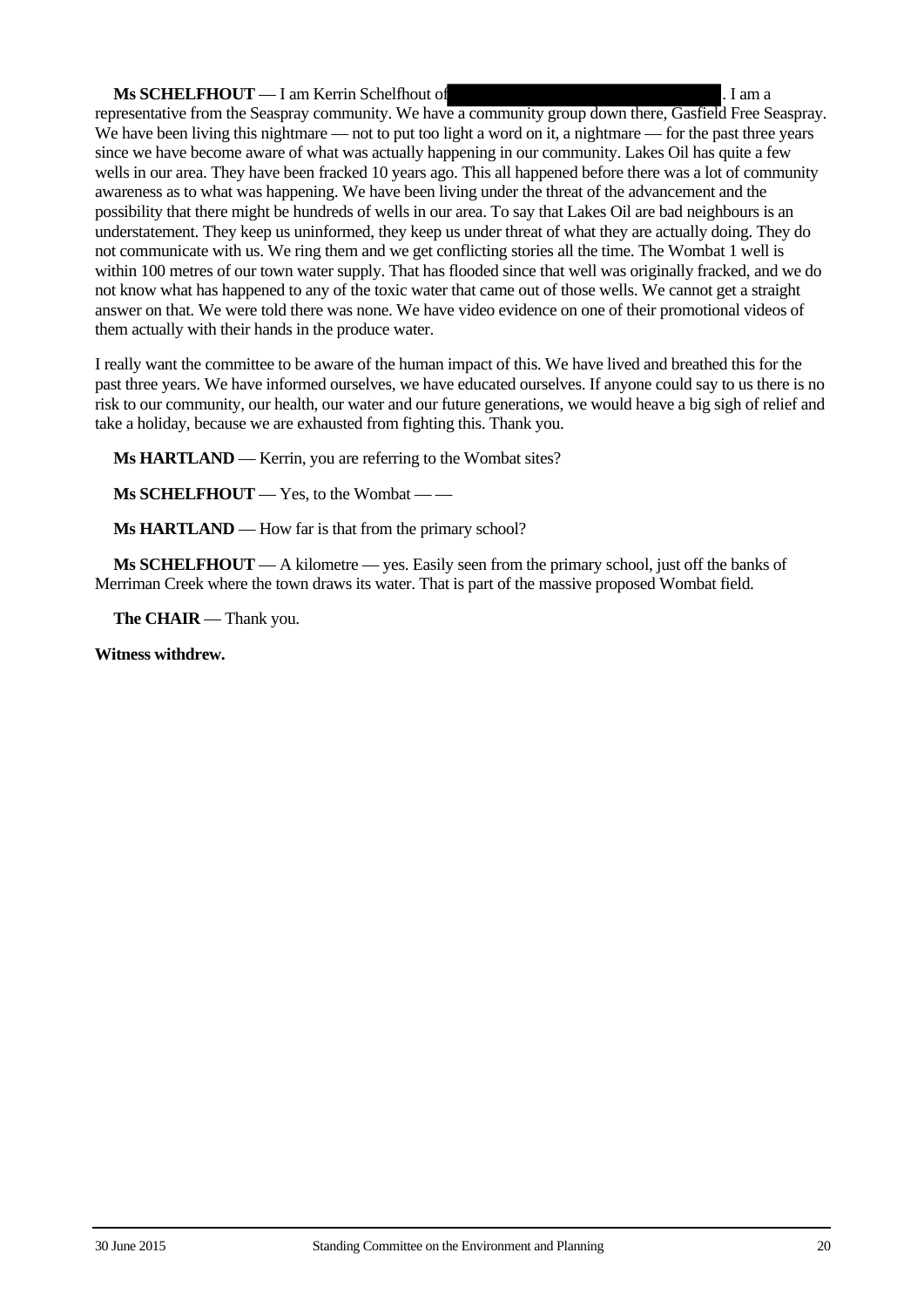## **STANDING COMMITTEE ON THE ENVIRONMENT AND PLANNING**

### **Inquiry into unconventional gas in Victoria**

Sale — 30 June 2015

#### **Members**

Mr David Davis — Chair Ms Samantha Dunn Ms Harriet Shing — Deputy Chair Mr Shaun Leane Ms Melina Bath Ms Gayle Tierney Mr Richard Dalla-Riva Mr Daniel Young

#### Participating Members

Ms Colleen Hartland Mr Simon Ramsay

Mr Jeff Bourman Mr James Purcell

**Staff** 

Secretary: Mr Keir Delaney Research officer: Ms Annemarie Burt

**Witness** 

Ms Rosemary Maher.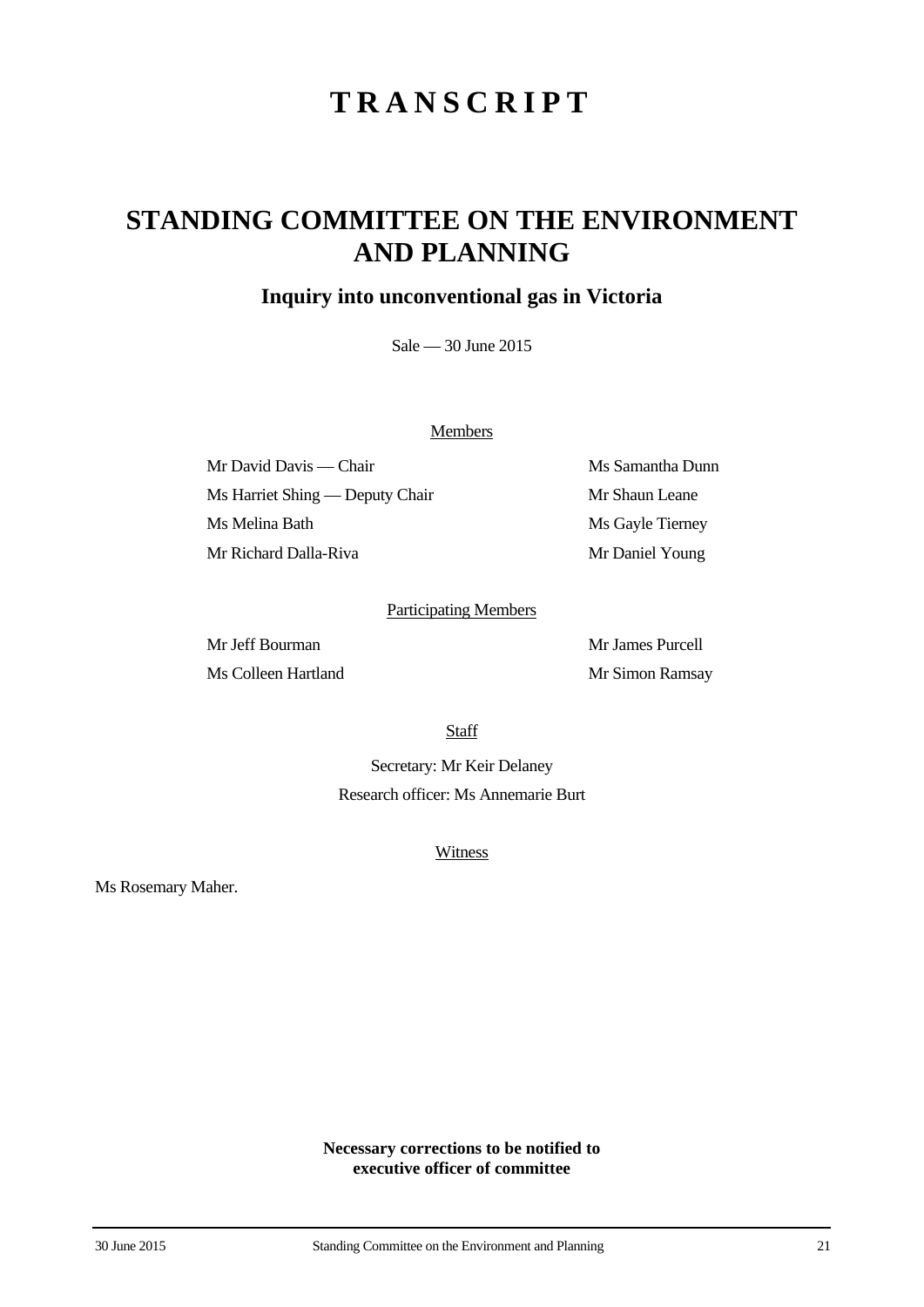**Ms MAHER** — I am Rosemary Maher. I am a farmer from Meerlieu. My address is . I wanted to raise the issue of energy use. There have been a number of points raised today where there has been an implication that coal seam gas — unconventional gas — will be a viable option for an energy source into the future and it will be a benefit.

I am a farmer. I am not represented by Alex. I come from a farming community where 98 per cent of the residents have said that they do not want coal seam gas. Then more broadly than that, on our farm we have invested substantial capital and infrastructure so that we are not dependent on external sources of energy. A new dairy farm has been built 5 kilometres from us. They have built that dairy so that they are not dependent on external energy. There are heaps and heaps of other agricultural practices that have already invested substantial capital so that they are not dependent on our current gas.

There was a very interesting article in the *Age* about the gas market and the fact that there is really no formal gas market operating. It is still flexible, movable, it is managed by entrepreneurs and it has seemed that who has the biggest pull pushes the market. At the moment with overseas prices, having any extra gas coming into the market, regardless of what form it is, is not going to benefit our communities or Australians at the door when they buy their gas. Thank you.